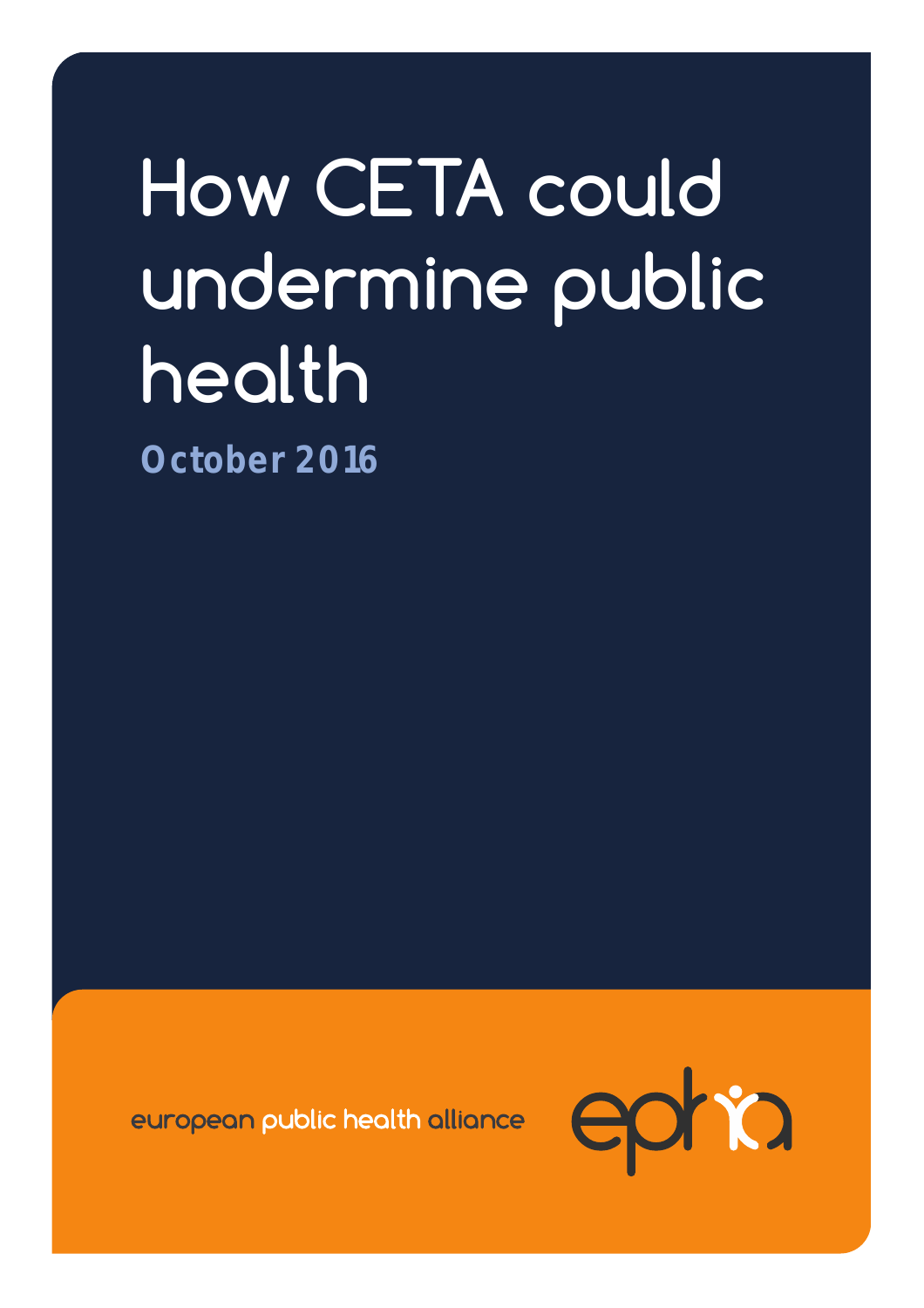

### Summary

EPHA calls on Members of Parliaments to reject the recently negotiated agreement between EU and Canada, known as a Comprehensive Economic and Trade Agreement (CETA)<sup>1</sup> , and in particular the Investor Protection Provisions (Investment Court System-ICS proposed).

The Court of Justice of the European Union (CJEU) should be requested to provide an Opinion on the legal compatibility with the ICS provisions with European Union law, before ratification, to avoid costly legal challenges with uncertain outcomes after entry into force.

The European Commission should undertake an urgent assessment of the potential impacts of removal of tariffs on health-harmful products on public health, so that national governments can make plans for mitigating measures and policies.

The European Commission should undertake an urgent assessment of the potential impacts on the price of medicines, as a result of closer regulatory cooperation with Canada a country with the second highest per capita medicines spend in the world, second only to the USA.

# Why is EPHA calling for the rejection of CETA?

Under CETA foreign investors will be able to claim compensation for public policy measures, including health protection, which frustrate their investment expectations. While ICS is not necessary in a trade deal between mature economies with established rule of law and mature domestic court systems, investment protection provisions have already been systematically exploited by companies acting against the public health interest – for example, the numerous cases brought by tobacco companies with the intention of preventing, delaying or blocking public health legislation.

CETA is the first trade agreement between the EU and a major world economy and the most far-reaching bilateral trade agreement negotiated to date. However, CETA should be interpreted in the context of ever-more expensive medicines causing reduced access to healthcare and the high and growing burden of chronic non-communicable diseases (NCDs), such as cardiovascular disease (CVD), diabetes, cancers, chronic respiratory diseases as well as obesity, as these constitute the largest health burden in the EU and Canada.

**Chronic diseases represent the major share of the burden of disease in Europe** and are responsible for 86% of all deaths<sup>2</sup> and 70 to 80% of health care budgets. An estimated  $\epsilon$ 700 billion per year is spent on chronic diseases in the European Union. <sup>3</sup> NCDs will lead to the loss of 5% of global GDP, equivalent to \$47 trillion, according to estimates.<sup>4</sup> **Two thirds of premature deaths** in the WHO European Region, at least 80% of all heart disease, stroke

l <sup>1</sup> http://ec.europa.eu/trade/policy/in-focus/ceta/

<sup>2</sup> [http://www.euro.who.int/\\_\\_data/assets/pdf\\_file/0008/96632/E93736.pdf](http://www.euro.who.int/__data/assets/pdf_file/0008/96632/E93736.pdf)

<sup>3</sup> The 2012 Ageing Report: Economic and budgetary projections for the 27 EU Member States (2010-2060), European Economy 2|2012.European Commission. finance/publications/european\_economy/2012/pdf/ee-2012-2\_en.pdf

<sup>&</sup>lt;sup>4</sup> Bloom, David et al. (2011), 'The Global Economic Burden of Non-Communicable Diseases', World Economic Forum, Geneva, http://www3.weforum.org/docs/WEF\_Harvard\_HE\_GlobalEconomicBurdenNonCommunicableDiseases\_2011.pdf http://edubalEconomicBurdenNonCommunicableDiseases\_2011.pdf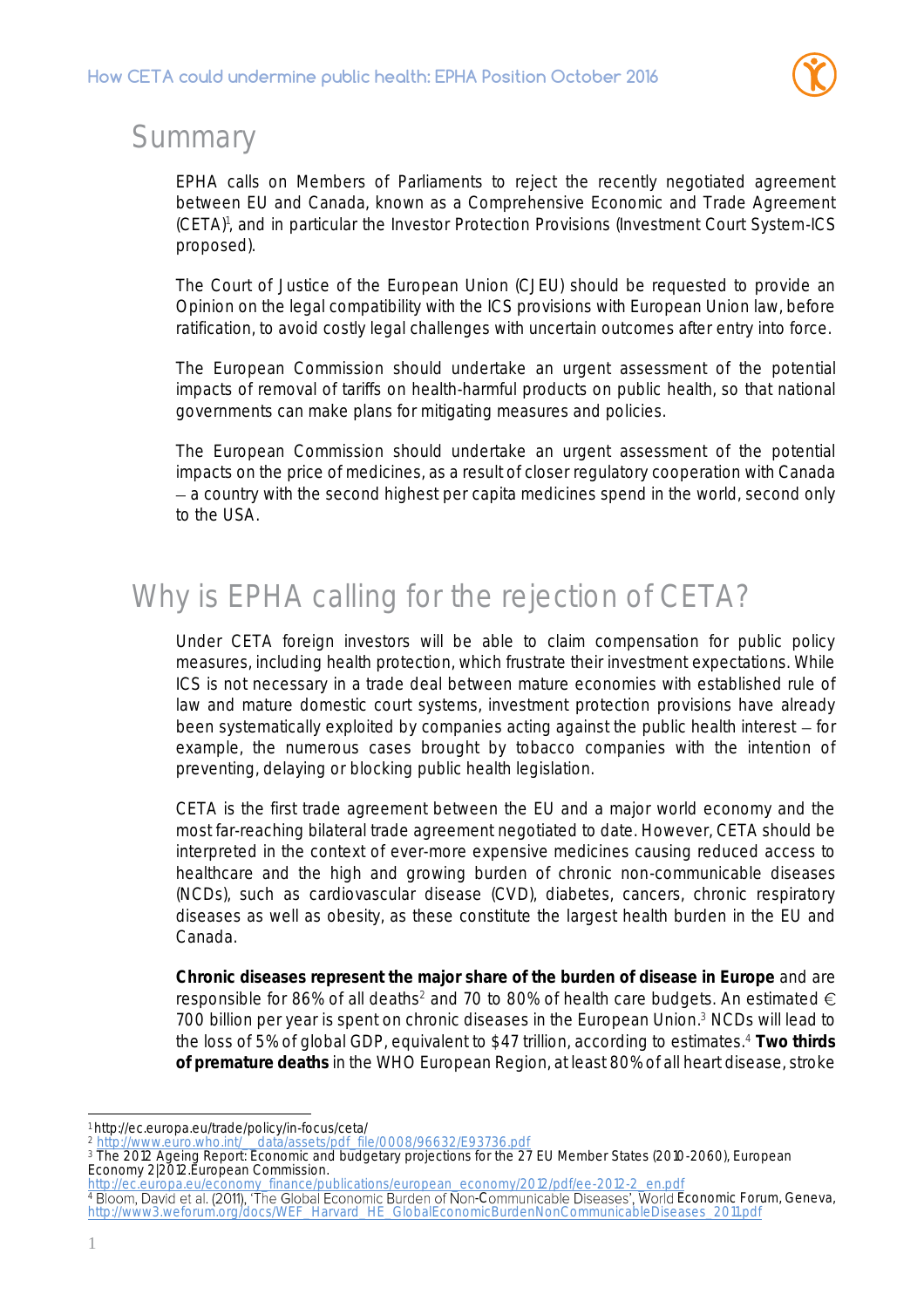

and diabetes and 40% of cancer **could be prevented.<sup>5</sup>** 60% of the NCD burden is due to common risk factors, notably tobacco, poor diet, alcohol, environmental factors and lack of physical activity. **Tobacco, foodstuffs and alcohol are widely traded goods.**

While trade liberalisation initiated in CETA has the potential to support public health by supporting economic growth, higher incomes and greater employment opportunities, this can be undermined by the unintended side-effects of the trade deal. **Sustainable growth cannot be achieved without addressing the NCD burden and this should be reflected in trade policy. CETA is incoherent with key public health policy goals and does not contribute to the battle against the growing burden of NCDs and obesity, and does not contribute to universal access to affordable medicines.**

**See Annex 1 - Policy coherence between Trade and Health (alcohol, tobacco, unhealthy food, affordable medicines)**

1. Revised investment protection measures will not stop tobacco, alcohol, unhealthy food companies and private investors in public services from challenging public health laws

The biggest concern of the public health community is the impact of the revised CETA Investment Court System rules on public health policy making. The preamble and article 8.9 are supposed to strengthen the protection of the right to regulate which is key for improving public health.

#### "Article 8.9 Investment and regulatory measures

**For the purpose of this Chapter, the Parties reaffirm their right to regulate within their territories to achieve legitimate policy objectives, such as the protection of public health, safety, the environment or public morals, social or consumer protection or the promotion and protection of cultural diversity.**

**For greater certainty, the mere fact that a Party regulates, including through a modification to its laws, in a manner which negatively**  affects an investment or interferes with an investor's expectations, **including its expectations of profits, does not amount to a breach of**  an obligation under **this Section.**"

Lifesaving measures which can be affected by this clause include among other initiatives, **plain packaging of tobacco, minimum unit pricing of alcohol and traffic-light food labelling.** Any new national initiatives in these areas to protect public health are very likely

l <sup>5</sup> EUR/RC66/11 Action plan for the prevention and control of Non-Communicable Diseases in the WHO European Region [http://www.euro.who.int/\\_\\_data/assets/pdf\\_file/0011/315398/66wd11e\\_NCDActionPlan\\_160522.pdf?ua=1](http://www.euro.who.int/__data/assets/pdf_file/0011/315398/66wd11e_NCDActionPlan_160522.pdf?ua=1)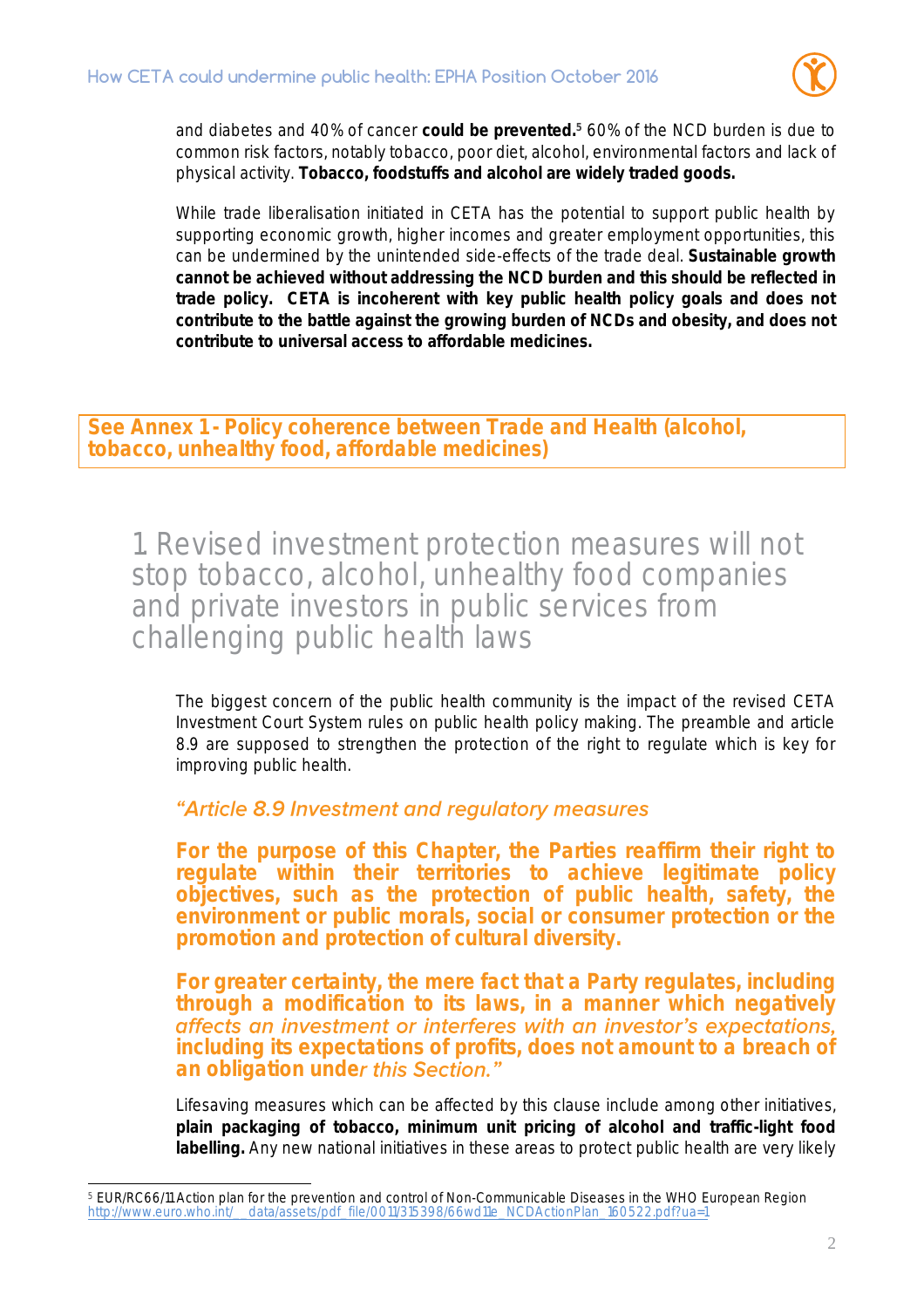

to be challenged in international arbitration once CETA is in force, as proposals for such laws are systematically subject to arbitration and other forms of legal challenges by the tobacco<sup>6</sup>, alcohol<sup>7</sup> and processed food<sup>8</sup> industries. Whilst domestic courts and the CJEU have often found in favour of governments seeking to protect health, an international arbitration process would pose a further major delay to public health protection measures in practice and more importantly is intended to dissuade governments from considering such policies - the 'regulatory chill' effect.

While Article 8.9 does reaffirm the right to regulate to achieve public health policy objectives, contrary to public statements of the EU and Canada, **this is only a declaration and not a legally enforceable measure.** It merely reiterates what is already the case under the existing investment protection regime: that governments have the 'right to regulate' but must compensate investors in situations where this infringes on their substantive investment rights. This can have a 'chilling effect' on regulation without legally undermining the right of governments to enact particular measures. The public health community has witnessed the chilling effect of legal challenges already brought by the tobacco industry.

**Given the current wording of the substantive investment protection standards**  (including, notably, on indirect expropriation and the incredibly broad 'fair and equitable **treatment), investment protection measures could potentially be used to challenge government decisions concerning reversal of liberalisation of services for the public interest relevant for health (social, healthcare, education and water).**

The North American Free Trade Agreement (NAFTA) between the USA, Mexico and Canada includes ISDS. Chapter 11 provides for investment arbitration where it is alleged that one of the contracting parties has breached its NAFTA investment obligations. Of the three contracting states, Canada has been sued the most 35 times in total (compared to 22 claims against Mexico and 20 against the US), which accounts for 45% of investment arbitration that has taken place under Chapter 11. In those 35 cases, Canada has lost or settled 6 claims, and accordingly, it has paid over \$170 million in damages. Additionally, in the other 29 cases that it did not settle or it won, it is estimated that Canada has spent \$65 million in legal defence. Many of the legal challenges that Canada has faced under NAFTA have included investors' protestations that domestic legislation introduced by the Canadian government to enhance environmental protection e.g. Ethyl Corp (1997) where the US challenged a Canadian ban on import and export of a gasoline additive (a suspected neurotoxin). The US company challenged the ban. Canada chose to settle the case and offered \$13 million in damages and consequently repealed the ban.<sup>9</sup>

Thus, ISDS can and has led to regulatory chill and weaker environmental and health protections. The ICS mechanism proposed in CETA will not necessarily prevent such cases and outcomes.<sup>10</sup>

l <sup>6</sup> Phillip Morris vs Australi[a http://www.mccabecentre.org/focus-areas/tobacco/philip-morris-asia-challenge](http://www.mccabecentre.org/focus-areas/tobacco/philip-morris-asia-challenge) or Phillip Morris vs Urugua[y http://www.tobaccotactics.org/index.php/Philip\\_Morris\\_vs\\_the\\_Government\\_of\\_Uruguay](http://www.tobaccotactics.org/index.php/Philip_Morris_vs_the_Government_of_Uruguay)

<sup>7</sup> Scotch Whisky Association (SWA) against the Scottish Minimum Unit Pricing (MUP[\) http://www.bbc.com/news/uk-scotland-](http://www.bbc.com/news/uk-scotland-35160396)[35160396](http://www.bbc.com/news/uk-scotland-35160396)

<sup>&</sup>lt;sup>8</sup> Producers complaining about the Finnish Tax on Chocolate and Sweets [http://www.loc.gov/law/foreign](http://www.loc.gov/law/foreign-news/article/finland-tax-on-chocolate-and-sweets-to-be-eliminated-2017/)[news/article/finland-tax-on-chocolate-and-sweets-to-be-eliminated-2017/](http://www.loc.gov/law/foreign-news/article/finland-tax-on-chocolate-and-sweets-to-be-eliminated-2017/)

<sup>9</sup> <http://www.international.gc.ca/trade-agreements-accords-commerciaux/topics-domaines/disp-diff/gov.aspx?lang=eng>

<sup>10</sup> [http://www.huffingtonpost.ca/2015/01/14/canada-sued-investor-state-dispute-ccpa\\_n\\_6471460.html](http://www.huffingtonpost.ca/2015/01/14/canada-sued-investor-state-dispute-ccpa_n_6471460.html)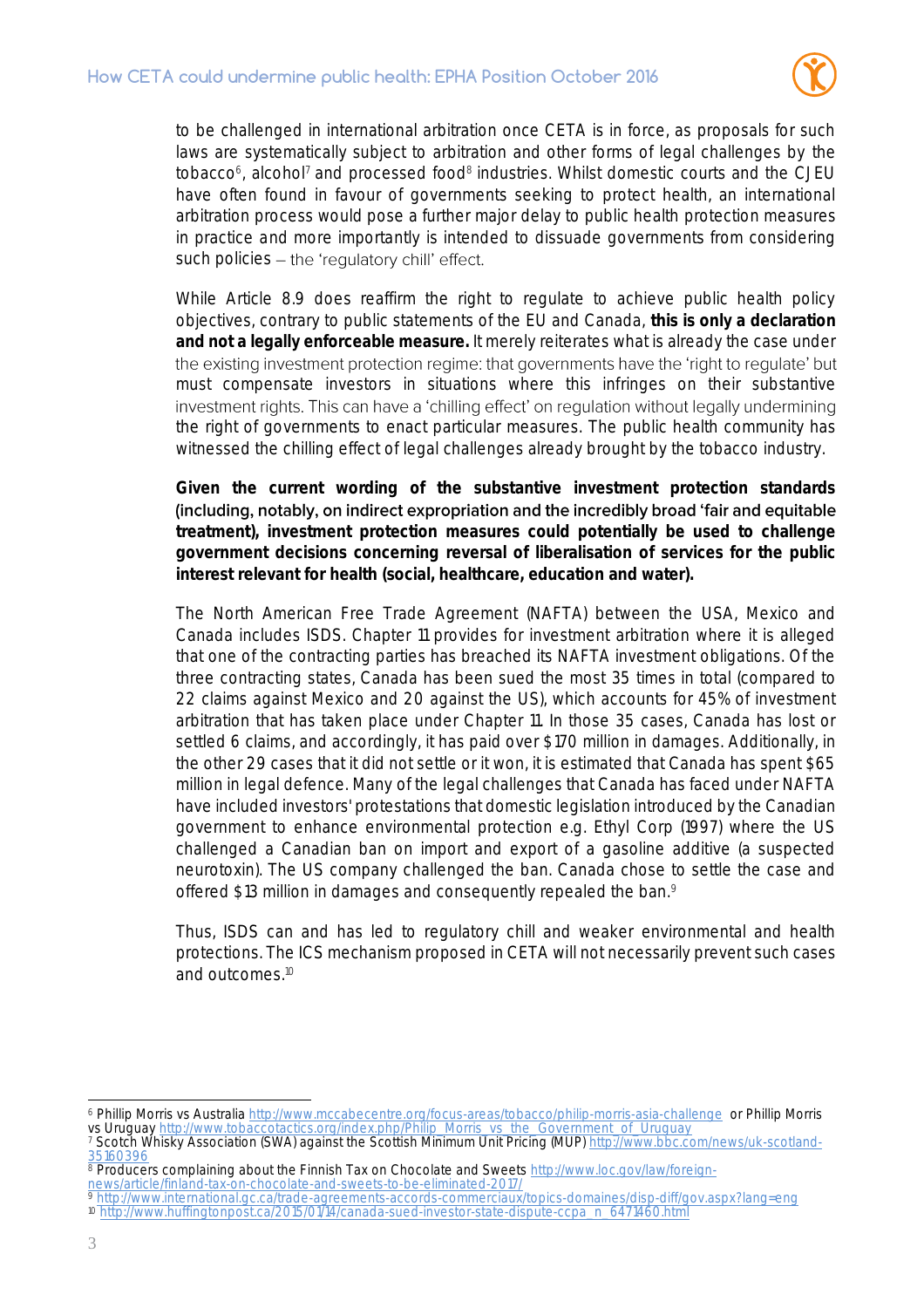

According to our **detailed, legal analysis of the ICS CETA text<sup>11</sup>** undertaken together with a coalition of public interest civil society organisations (BEUC, Transport & Environment, ClientEarth and the European Environmental Bureau), despite some improvements, fundamental concerns have not been addressed in the revised CETA investment chapter. Other shortcomings include:

- **1. A parallel Investment Court System is not necessary between the EU and Canada, as both are trading blocs with stable democracies, mature established Court systems and legislature.**
- **2. The policy space to protect and improve public health may be compromised.**
- **3. The principle of exhaustion of domestic remedies is not included in CETA.**
- **4. Integrity and independence of future judges is still questionable.**
- **5. There is legal uncertainty that the CETA ICS is compatible with the EU law.** We therefore ask the European Parliament to request an ECJ Opinion ahead of ratification to verify the compatibility, to avoid costly legal wrangling after entry into force.

#### 2. Tariff eliminations on unhealthy processed food and drinks and on agricultural products could contribute to the NCD and obesity epidemics

By eliminating tariffs on unhealthy food and beverages and meat, without taking into account the health and social costs, **CETA could increase their availability** and therefore **could contribute to the NCD and obesity epidemic in Europe**. Increased affordability will have negative impacts in terms of cancers, heart disease and strokes, respiratory diseases, type 2 diabetes and addiction which are already at levels which significantly reduce the **productivity of the European workforce, incur a massive – and avoidable – chunk of health** service expenditure and already threaten the **sustainability of our health systems and services**.

Canada's annual exports of processed foods and beverages into the EU between 2011 and 2013 averaged \$913.3 million. <sup>12</sup> CETA will remove 99% of customs duties on goods originating in the EU/Canada either when CETA comes into force or gradually over a period of 3- 7 years. **Almost all existing tariffs on processed foods and beverages will be eliminated immediately** when CETA enters into force. Reduction in tariffs could lead to **a further decrease in prices** of processed foods, high in energy, saturated fats, trans-fats, sugar, salt and refined carbohydrates, which in turn could lead to their **increased consumption**. **Several studies found that food products for which consumers are especially responsive to price changes are**: Sugar-sweetened beverages, foods eaten

<sup>|&</sup>lt;br>11 [http://epha.org/do-revised-investment-protection-rules-in-the-eu-canada-trade-deal-](http://epha.org/do-revised-investment-protection-rules-in-the-eu-canada-trade-deal-make-any-difference/)

[make-any-difference/](http://epha.org/do-revised-investment-protection-rules-in-the-eu-canada-trade-deal-make-any-difference/)<br><sup>12</sup> Global Affairs Canada (2014). Canada-European Union: Comprehensive Economic and Trade Agreement (CETA).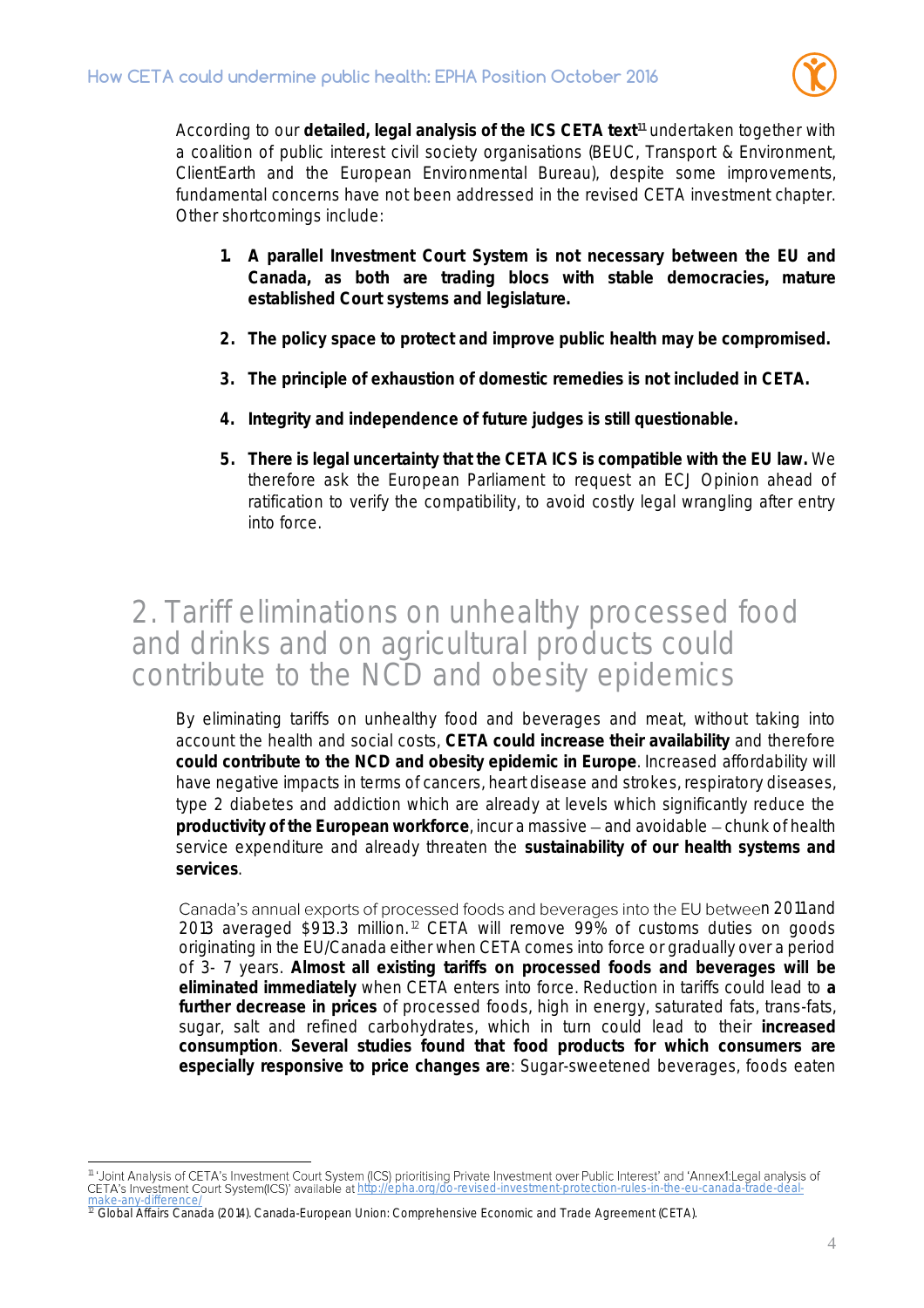

away from home, meats and processed foods. For these food groups higher prices were associated with significantly lower consumption. <sup>13</sup> <sup>14</sup> <sup>15</sup>

Tariff reduction will have a knock on impact on public health, the burden of disease and costs to health services. However, EPHA does not advocate maintaining or increasing tariffs. Whilst tariffs currently do offer some protective effect for public health - they are not designed nor intended to do so. In order to make sure those negative health impacts of tariff removal can be headed off, or minimized, the potential impacts need to be properly assessed, so that governments will be able to take policy action to offset or mitigate the health impacts. A health impact assessment of the removal of tariffs has not yet been undertaken.

This example makes clear that the right of governments to regulate how they see fit is essential and must not be compromised by trade deals. As it stands that right to regulate would be undermined by CETA, in particular by the investment protection provisions - a double blow for public health.

#### 3. CETA ignores the health risks linked to high meat consumption by making market access commitments

OECD data shows that **meat consumption is considerably higher in both the EU and Canada**. <sup>16</sup> European citizens on average eat **40% more saturated fat** than recommended by the World Health Organisation (WHO), with animal products representing **80% of intake. <sup>17</sup>** While EEA data suggest some decreasing amount of beef and pork consumption  $18$ , increased beef and pork trade between the EU and Canada could exacerbate the situation, and could contribute to reverse the trend by adding additional market pressure.

Currently agricultural products are covered by an **average tariff rate of 13%.** The European Union will eliminate 99.2% of its agricultural tariffs at entry force into CETA, after 7 years 93.8% will be eliminated. A few sensitive agriculture products receive special treatment or have been excluded from liberalisation commitments. Beef, pork and canned sweet-corn have been offered as tariff rate quotas. Chicken and turkey meat, eggs and egg products have been excluded from tariff reductions altogether.

Although the EU maintains considerably higher tariffs on sensitive agricultural products, substantial concessions were made in the beef and pork sector in exchange for increased access to Canada's cheese market. Canada will receive immediate duty free access for 50,000 tons of beef which will be divided into a quota for frozen beef (15,000 tons) and fresh chilled beef (35,000 tons). The EU will also eliminate the in-quota of 20% duty on

l <sup>13</sup> Andreyeva, Tatiana (2010). The Impact of Food Prices on Consumption: A systematic Review of Research on the Price Elasticity of

Demand for Food <sup>14</sup> Lisa M. Powell et Al. (2013). Assessing the Potential Effectiveness of Food and Beverage Taxes and Subsidies for Improving Public Health : A Sytematic Review of Prices, Demand and Body Weight Outcomes<br><sup>15</sup> Andreyeva, Tatiana (2010). The Impact of Food Prices on Consumption: A systematic Review of Research on the Price Elasticity of

Demand for Food

<sup>&</sup>lt;sup>16</sup> OECD data, meat consumption<https://data.oecd.org/agroutput/meat-consumption.htm>

<sup>&</sup>lt;sup>17</sup> The Protein Puzzle The consumption and production of meat, dairy and fish in the European Union

http://www.pbl.nl/sites/default/files/cms/publicaties/Protein\_Puzzle\_web\_1.pdf

<sup>18</sup> http://www.eea.europa.eu/data-and-maps/daviz/per-capita-eu-27-consumption-1#tab-chart\_1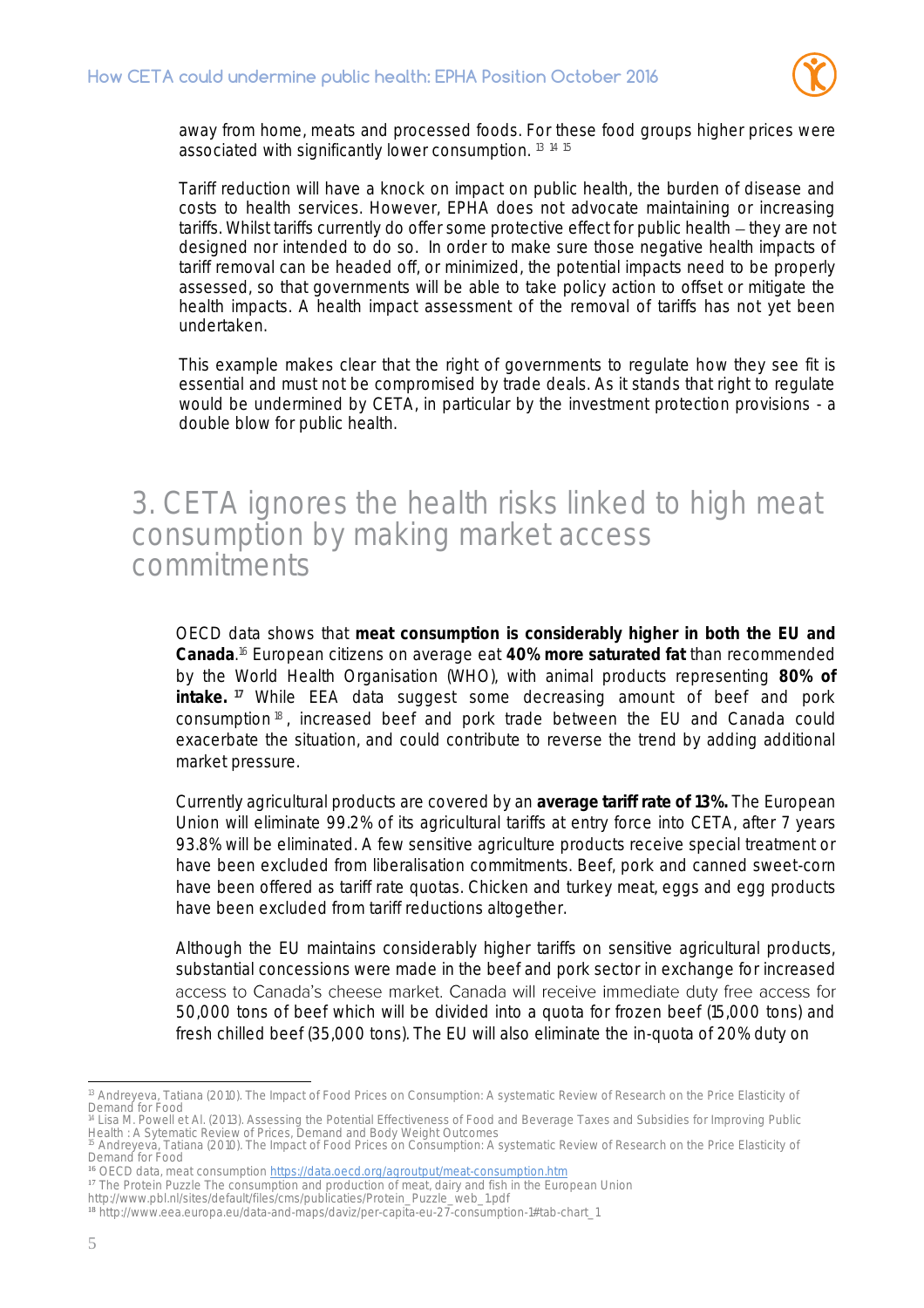

15,000 tons of "high-quality beef"; this will be over and above the other quota concessions.<sup>19</sup>

There is **consistent evidence** that high levels of animal product consumption, particularly of **processed meat and red meat**, are associated with **various chronic diseases** and an elevated risk of **premature death**. <sup>20</sup> Meat consumption contributes to the intake of saturated fat which is linked by long-standing evidence to premature death from cardiovascular disease, the foremost cause of death in Europe. <sup>21</sup> the International Agency on Research on Cancer (IARC) recently classified **processed meat** (e.g. sausages, ham, canned meat, salamis) as "carcinogenic to humans" and red meat as "probably <sup>2223</sup> High meat consumption is associated with **obesity<sup>2425</sup>** , **type-2 diabetes<sup>26</sup>** , **Alzheimer <sup>27</sup>** and **probably kidney failure<sup>28</sup>** .

**The nutritional and public health aspects of significantly increased consumption of meat have not been taken into account.**

**See Annex 2 Elimination of tariffs relevant for health** 

#### 4. CETA does not address the global challenge of antimicrobial resistance (AMR)

**High levels of meat and animal product consumption underpin an intensive livestock production model that is a major driver of antimicrobial resistance (AMR).,** which poses a major threat to both human and animal health. If current trends continue, drug-resistant infections could kill 10 million people per year globally by 2050 at a cumulative cost of 100 trillion USD.<sup>29</sup> So-called 'superbugs' are strains of bacteria that have become multi-drug resistant; their prevalence is largely fuelled by inappropriate use of antibiotics. All this means that highly contagious and/or potentially deadly diseases (e.g., pneumonia, cancer) could soon become incurable, whereas life-saving interventions including surgeries could become too dangerous because antibiotics are ineffective.

<sup>21</sup> Association of Specific Dietary Fats With Total and Cause-Specific Mortality

- <sup>23</sup> The Lancet Oncology, Carcinogenicity of consumption of red and processed meat
- http://www.thelancet.com/pdfs/journals/lanonc/PIIS1470-2045(15)00444-1.pd
- $24$  Meat consumption is associated with obesity and central obesity among US adults
- https://www.ncbi.nlm.nih.gov/pmc/articles/PMC2697260/

<sup>28</sup> Red Meat Intake and Risk of ESRD<http://jasn.asnjournals.org/content/early/2016/07/13/ASN.2016030248>

<sup>29</sup> The Review on Antimicrobial Resistance (2016) Tackling drug-resistant infections globally: final report and recommendations. http://bit.ly/1ToZXcw

 $\overline{a}$ <sup>19</sup> [http://www.livingstonintl.com/our-experts-speak/closer-look-ceta-part-3-tariff-reductions-benefit-chemical-telecom](http://www.livingstonintl.com/our-experts-speak/closer-look-ceta-part-3-tariff-reductions-benefit-chemical-telecom-industries/)industrie

<sup>&</sup>lt;sup>20</sup> <http://www.health.harvard.edu/staying-healthy/becoming-a-vegetarian>

http://archinte.jamanetwork.com/article.aspx?artic

<sup>&</sup>lt;sup>22</sup> IARC Monographs evaluate consumption of red meat and processed meat [https://www.iarc.fr/en/media](https://www.iarc.fr/en/media-centre/pr/2015/pdfs/pr240_E.pdf)[centre/pr/2015/pdfs/pr240\\_E.pdf](https://www.iarc.fr/en/media-centre/pr/2015/pdfs/pr240_E.pdf)

<sup>25</sup> Meat consumption providing a surplus energy in modern diet contributes to obesity prevalence: an ecological analysis <http://bmcnutr.biomedcentral.com/articles/10.1186/s40795-016-0063-9>

 $^{26}$  Food sources of fat may clarify the inconsistent role of dietary fat intake for incidence of type 2 diabetes <http://ajcn.nutrition.org/content/early/2015/04/01/ajcn.114.103010>

<sup>&</sup>lt;sup>27</sup> Using Multi-country Ecological and Observational Studies to Determine Dietary Risk Factors for Alzheimer's Disease <u>w.tandfonline.com/doi/full/10.1080/07315724.2016.1161566</u>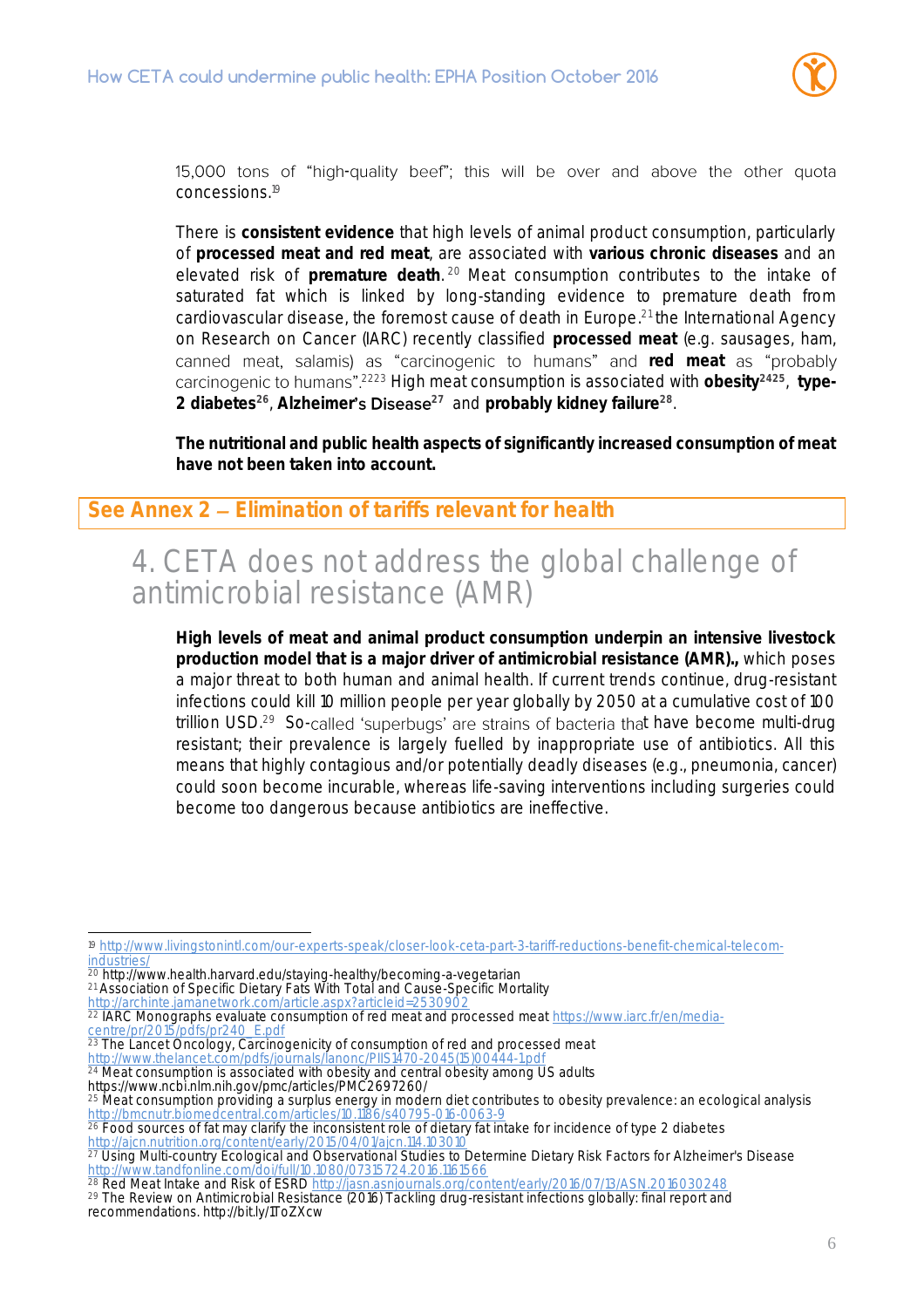

Via tariff elimination, trade in meat and meat products is expected to increase under the Agreement. Increase in trade and resulting competition may result in further consolidation and enlargement of farm holdings, which is associated with increased levels of antibiotics use.<sup>30</sup>**While CETA opens up agricultural markets, it does not address the associated risks linked to AMR and does not contain specific measures needed to protect the consumer and patients from AMR.** 

5. CETA has the potential to undermine the quality standard and the affordability of Services of General Interest (SGEI) (social services, healthcare, education, water)

In Annex I of CETA, the EU has made a general horizontal reservation with regard to public services, and a health sector specific reservation covering publicly and privately funded health services. <sup>31</sup> Some Member States made complementary reservations with regard to both health and social services.<sup>32</sup>

CETA is problematic because it **limits the freedom of governments** to make policy decisions on they wish to organise services of general interests relevant for health (social, healthcare, education, water) by giving incentives for further liberalisation and making it **financially more difficult to reverse such a decision** for the following reasons:

- 1. reservations in CETA only apply fully if those social, health, education and water services are publicly funded; That would have implications for specific healthcare service providers such as the Belgian mutualités which unanimously have raised concerns about this issue<sup>33</sup>
- 2. CETA is the first EU agreement with a 'negative list' approach for services commitments meaning that all services will be subject to market liberalisation unless an explicit exception is made;
- 3. concerning Annex I, CETA contains a controversial 'ratchet clause', limiting the scope of the reservations<sup>34</sup>

l 30 Thomas Van Boeckel et al. (2015) Global trends in antimicrobial use in food animals. Proceedings of the National Academy of Sciences. http://www.pnas.org/content/112/18/5649.abstra

<sup>&</sup>lt;sup>31</sup> Table with EU's reservations on public services  $-$  extracts from TiSA and the CETA services chapter

[http://trade.ec.europa.eu/doclib/docs/2015/february/tradoc\\_153173.pdf](http://trade.ec.europa.eu/doclib/docs/2015/february/tradoc_153173.pdf)

<sup>32</sup> For **Health services**, national complementary reservations may be found in the schedules of **AT, BE, BG, CY, CZ, FI, FR, LT, MT, PL, SI, SK and UK.** For **Health and Social** services, national complementary reservations may be found in the schedules of **LT**. For **Social Services** national complementary reservations may be found in the schedules of **BE, CY,** 

**CZ, DE, DK, EL, ES, FI, FR, HU, IE, IT, LT, MT, PL, PT, RO, SK, SL, and UK**.

<sup>33</sup> Les mutualités belges sont unanimes : Il ne faut pas signer l'accord de libre-échange entre l'UE et le Canada.<br>https://www.mc.be/actualite/communique-presse/2016/accord ceta.isp /actualite/communique-presse/2

<sup>34</sup> article 8.15 (c) Reservations and exceptions 1. Articles 8.4 through 8.8 do not apply to: (p 51)<http://ow.ly/Qcz0304DUfg>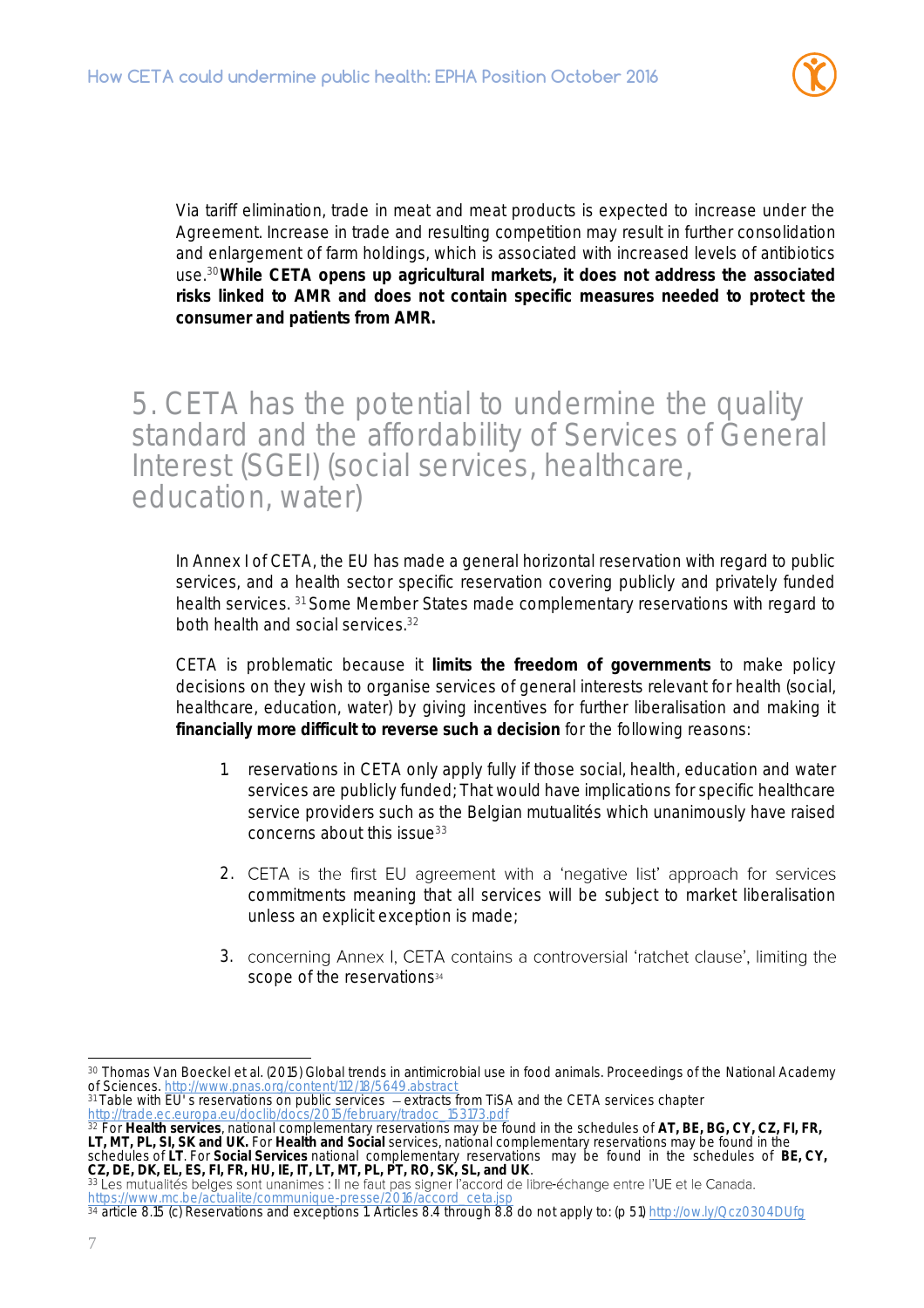

CETA does not respect the recent recommendation made by the European Parliament in February 2016 with regard to the Trade in Services Agreement (TiSA) which is relevant for all Trade Agreements dealing with services, including CETA.

"Regarding market access, to exclude, in line with Articles 14 and 106 TFEU and **Protocol 26, current and future services of general interest and services of general economic interest from the scope of application of the agreement (including, but not limited to, water, health, social services, social security systems and education, waste management and public transport); to ensure that EU, national and local authorities retain the full right to introduce, adopt, maintain or repeal any measures with regard to the commissioning, organisation, funding and provision of public services; to apply this** exclusion irrespective of how the public services are provided and funded" (**European Parliament recommendation to the Commission).** 35

There is a need for an **independent social impact assessment** about the possible impact of CETA on SGEI, including social, health education and water services as there is lack of evidence on the possible impact of CETA on availability, affordability, accessibility, quality and equal treatment in access concerning SGEI. In the meantime, the most preferable option would be to have **a full carve-out of services of general interest (SGEI) from CETA** in a renegotiated treaty. By giving a refreshed mandate to the Commission, Member States can exclude SGEI from it in the same way that audio-visual services have been excluded in the negotiating mandate for TTIP.<sup>36</sup>

See Annex 3 – Why CETA is problematic for Services of General Interest

#### 6. CETA does not address health sustainability and alcohol related harm

**The Sustainable Development Chapters of CETA fail to recognise the public health sustainability aspects by omitting any reference to public health relevant treaties, commitments or objectives.** This is a failure in light of the recently adopted Sustainable Development Goals(SDGs)<sup>37</sup> which are legally binding for both Canada and the EU. CETA should have been an opportunity to contribute to the implementation of the SDGs.

**CETA remains inconsistent with public health when it remains neutral on alcohol** and does not acknowledge the link between alcohol consumption and the development of NCDs and other forms of alcohol related harm (increased violence, crime, road deaths). This has the potential to harm both European and Canadian consumers' health.

l 35 European Parliament resolution of 3 February 2016 containing the European Parliament's recommendations to the Commission on the negotiations for the Trade in Services Agreement (TiSA) (2015/2233(INI))

<http://www.europarl.europa.eu/sides/getDoc.do?pubRef=-//EP//TEXT+TA+P8-TA-2016-0041+0+DOC+XML+V0//EN> 36 Directives for the negotiation on the Transatlantic Trade and Investment Partnership between the European Union and the United States of America 11103/13 DCL 1, 17 June 2013 http://data.consilium.europa.eu/doc/document/ST-11103-2013-D [1/en/pdf](http://data.consilium.europa.eu/doc/document/ST-11103-2013-DCL-1/en/pdf)

[http://trade.ec.europa.eu/doclib/docs/2013/july/tradoc\\_151626.pdf](http://trade.ec.europa.eu/doclib/docs/2013/july/tradoc_151626.pdf)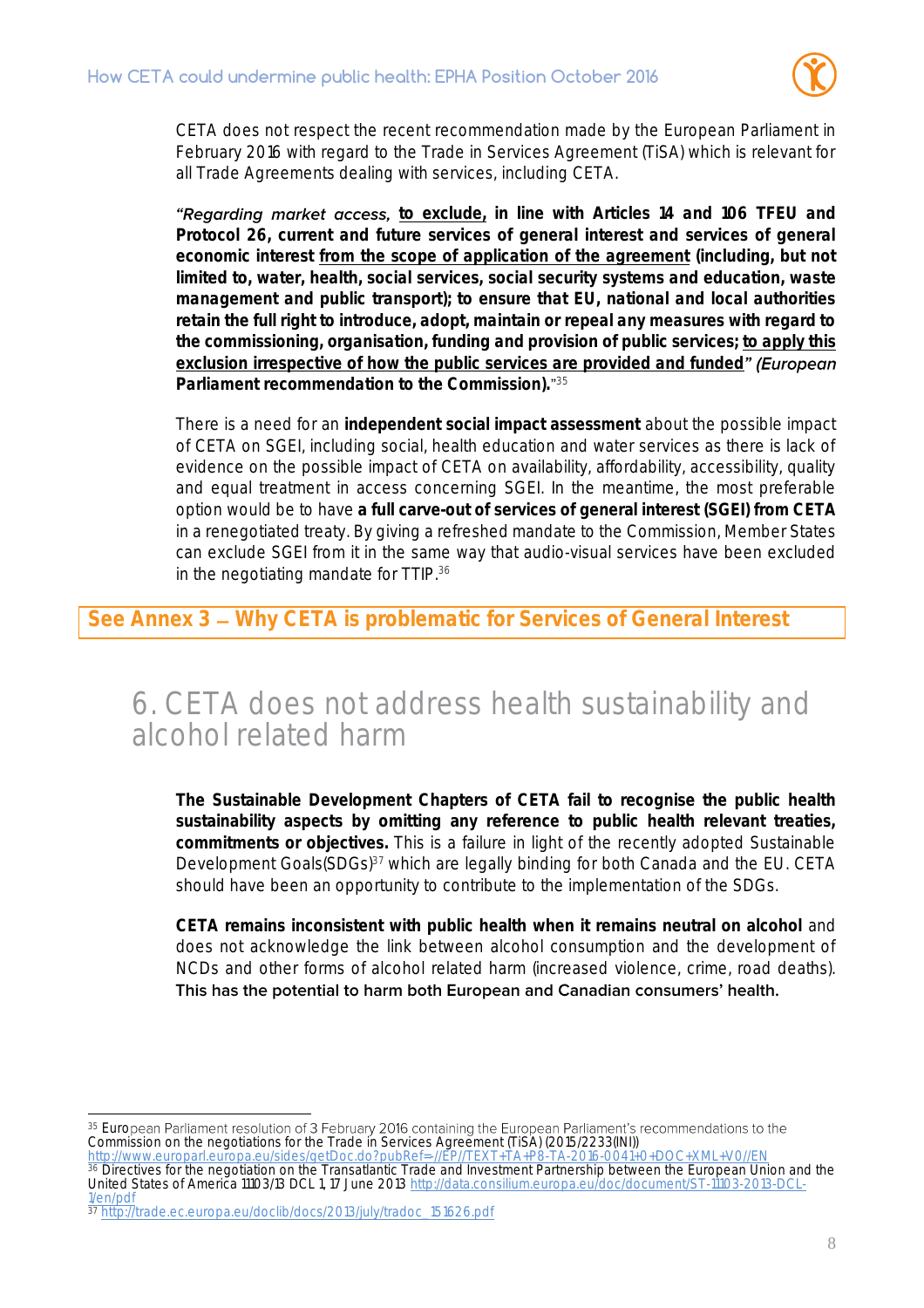

# 7. CETA is not based on an assessment of its potential impacts on the price of medicines

While CETA does make a reference to the **Doha Declaration on the TRIPS Agreement and Public Health** adopted on 14 November 2001<sup>38</sup> which recognises concerns about the effect of Intellectual Property Rights (IPR) on medicine prices, it **does not recognise that**  IPRs are acting as an insurmountable barrier to equitable access to medicine. This is particularly problematic for Canada given that a per capita basis, Canadian drug costs are already the second highest in the world after the US, and CETA's provisions could increase Canadian drug costs by between 6.2% and 12.9% starting in 2023.<sup>39</sup>

Although CETA will only affect intellectual property rights in Canada—not the EU, by securing in the agreement eight years of market exclusivity, the Agreement would undermine a critical democratic debate and lock Europeans and Canadians into a model of innovation that fails to address priority health needs, while simultaneously allowing pharmaceutical companies to charge consumers exorbitant prices that bear no relation to their research and development costs. As yet, neither the EU nor the Canadian government have undertaken an assessment of the potential impact on medicine prices as a result of CETA and closer regulatory cooperation.

#### 8. The joint interpretative declaration does not fix the health problems of CETA

Although the recently leaked **Joint Interpretative Declaration on the Comprehensive Economic and Trade Agreement (CETA) between Canada and the European Union and its Member States** makes positive statements mentioning public health among the public interest policies and recognises "that the principal purpose of trade is to increase the wellbeing of citizens, by supporting jobs and creating sustainable economic growth;"40 by its nature, it cannot re-open the already negotiated text and therefore cannot appropriately address the identified public health shortcomings.

The declaration is intended to reassure stakeholders including the health community that the 'right to regulate in the public interest' of governments and of the EU would remain unaltered. It is to be welcomed that public health is the first in the list of 'legitimate public policy objectives' to be cited, together with consumer protection, food and product safety, environment and labour protection, which all also have an impact on public health. However, the declaration is not sufficient nor reassuring, as it indicates that trade negotiators recognize that these aspects are not sufficiently clear in the legal text.

Of particular interest is the phrase with regard to investment protection that "CETA include" provisions that allow Parties to issue binding notes of interpretation. Canada and the EU and its MS are committed to using these provisions to avoid and correct and misinterpretation of CETA by Tribunals."

<sup>40</sup> <http://download.krone.at/pdf/ceta.pdf>

l <sup>38</sup> [https://www.wto.org/english/thewto\\_e/minist\\_e/min01\\_e/mindecl\\_trips\\_e.htm](https://www.wto.org/english/thewto_e/minist_e/min01_e/mindecl_trips_e.htm)

<sup>39</sup> HAI, Commons Network, Public Citizen: CETA and pharmaceuticals: impact of the trade agreement between Europe and Canada on the costs of prescription drug[s https://www.ncbi.nlm.nih.gov/pmc/articles/PMC4108121/](https://www.ncbi.nlm.nih.gov/pmc/articles/PMC4108121/)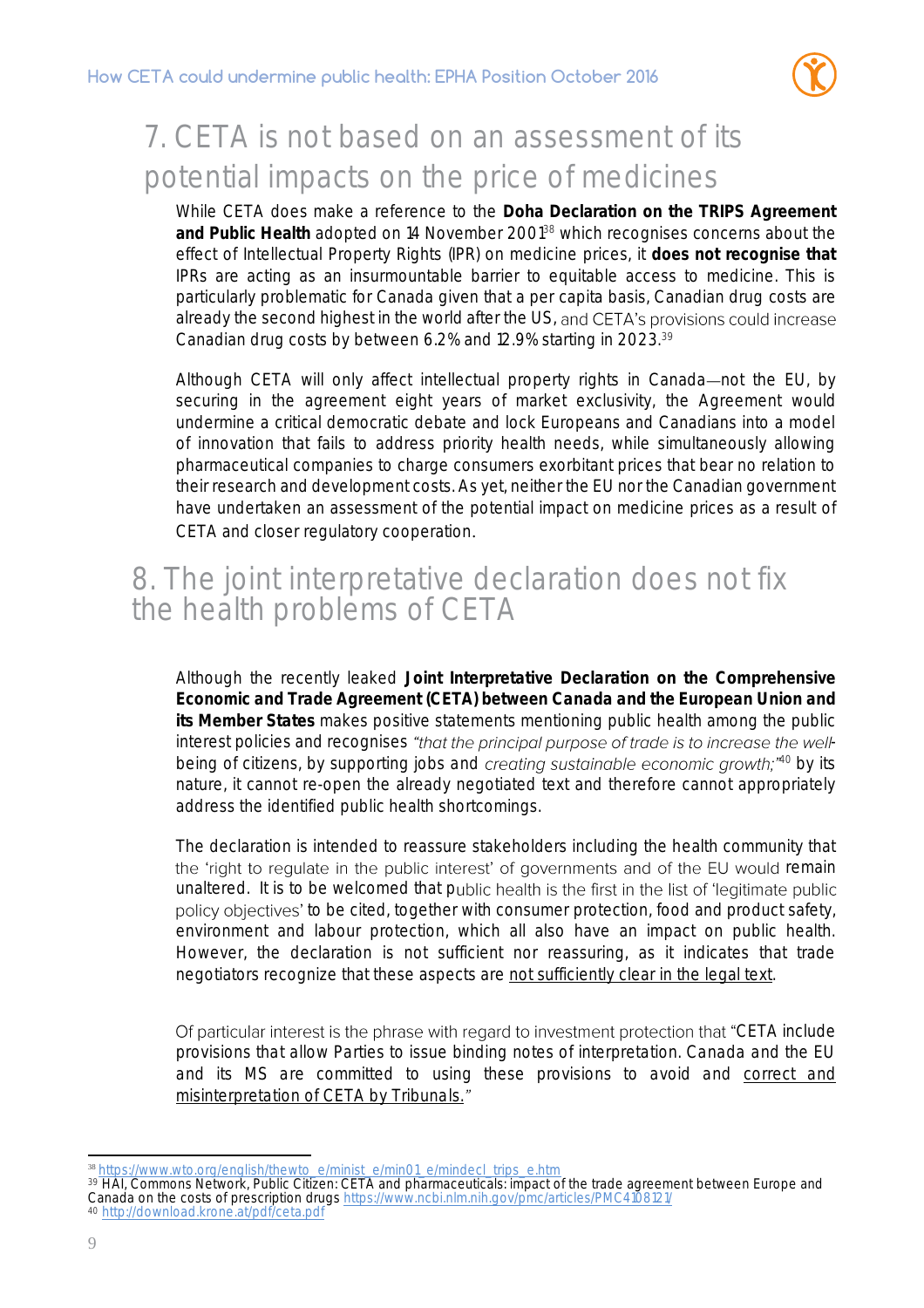

This confirms that our concerns that the agreement may well be misinterpreted or abused are well-founded. The idea that these issues can be corrected at a later date and the commitment "to addressing in a timely manner any shortcomings that may emerge" does not seem pragmatic nor credible.

The commitment to voluntary regulatory cooperation gives no reassurance that there would be no race to the bottom, or regulatory chill when it comes to health-relevant standards.

Concerning Services of General interest, the draft EU-Canada declaration will not address the legally binding nature of either the negative list approach or the 'ratchet clause' as the **legally binding declaration** means that it would be an **interpretative instrument**, which can be used in the event of litigation. Governments may still be asked under CETA to pay compensation (given ICS proceedings) and/or possibly asked to make other commitments if they renege on certain liberalisation commitments.

This Declaration can have the legal value that preambles have previously been given in international treaties. Given that it is badged as an 'interpretative' statement, arbitrators in the ICS would view it as an instrument to inform their interpretations. This is worrying as:

- Tariff eliminations and market access commitments which could harm our health will take place without taking into account their health impacts;
- There is still no commitment in CETA to address Antimicrobial Resistance as a global public health challenge;
- It will not result the general exclusion of Services of General Interest, regardless of their funding;
- The statement reaffirming the right to regulate to achieve public health policy objectives with regard to investment protection is nothing but a statement of the status quo and does not in any way limit the applicability of existing standards of investor protection; The declaration fails to highlight policy coherence between trade and health by not addressing public health sustainability, alcohol related harm and will not fix the broken medication innovation model.

#### Rejection of CETA is an opportunity for a better deal with a more progressive trading partner

The European Public Health Alliance is not opposed to free trade, nor the concept of international trade deals with different trading blocs or countries. We firmly believe that international trade deals can be beneficial to public health on the condition that negotiations establish appropriate regard to the public interest and set the right conditions to ensure protection and continuous improvement of public health and rights, and access to quality health services and affordable medicines.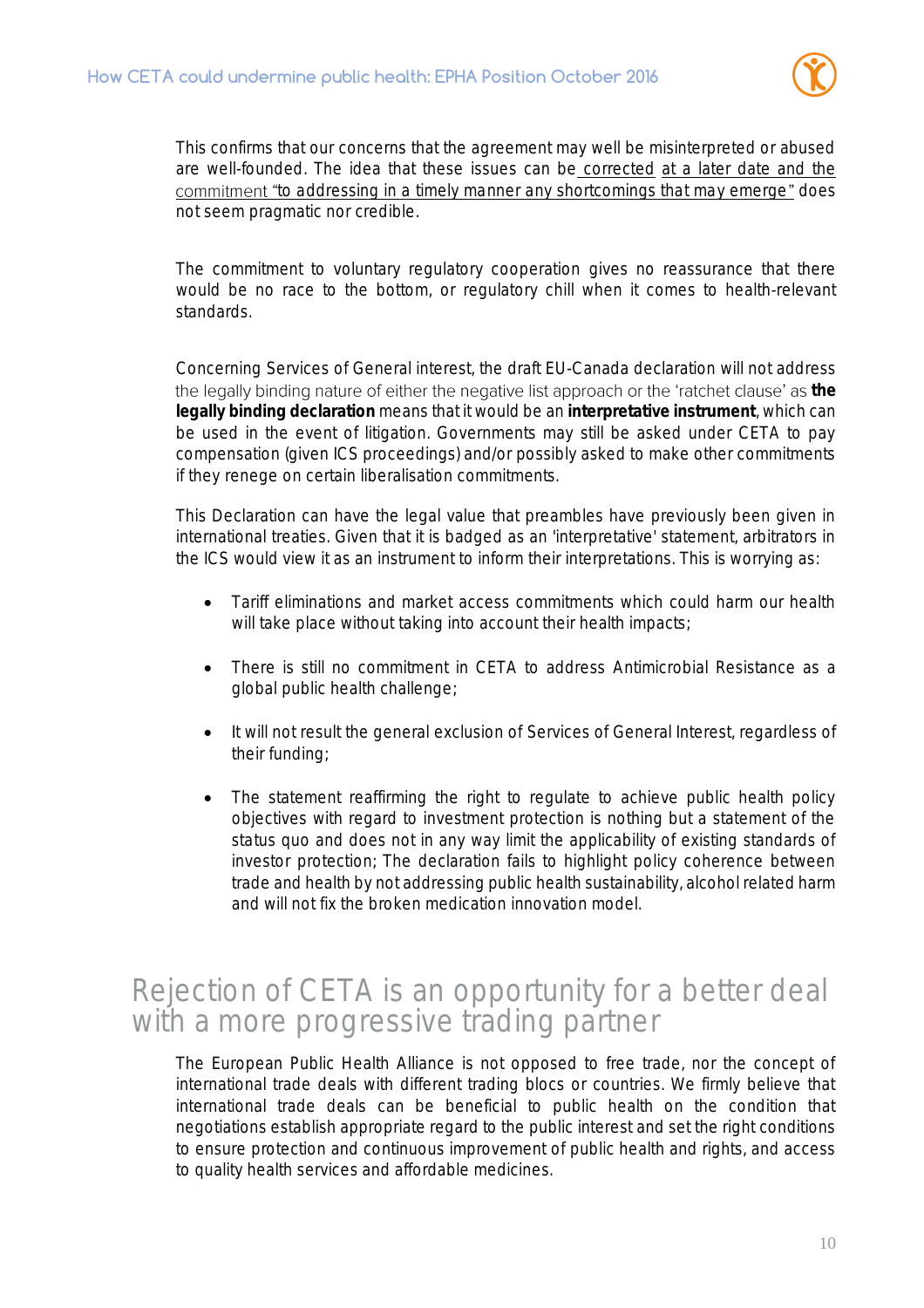

CETA could increase the availability of products causing poor health (mainly tobacco and unhealthy food), contribute to European obesity rates, the diet-related Non Communicable Disease (NCD) epidemic and the growing threat of Antimicrobial Resistance. It fails to guarantee the protection of public services including healthcare; has the possibility to undermine public health policy-making by limiting the public policy space via investment protection arbitration rules (including tobacco control measures); and does not ensure policy coherence between trade and public health policy.

At the national level, where trade policy objectives are first set, health considerations are often absent or ignored by decision-makers. National trade policy objectives are mostly defined by the interplay of the economic interests at stake. If the costs in terms of higher prices for medicines, or reduced capacity to regulate to protect and promote health are not made visible, they will not even be part of the "grand bargain" of trade negotiations. Making these costs visible is a necessary, if not essential, step toward tackling the political determinants of health. 41

EU Trade Ministers agreed<sup>42</sup> to press on with CETA, despite widespread protests and continuing concerns, including from a broad group of civil society and consumer organisations as well as trade unions<sup>43</sup>. Once CETA is approved by Trade Ministers and signed by both the EU and Canada, Parliaments across the EU will have their opportunity to show that they have heard these concerns.

There is every reason to believe that reopening negotiations on the above-mentioned aspects of the text would enable a much better deal for Europe to be achieved and which would be more able to win support, as well as setting a genuinely progressive blueprint for future trade deals with other parts of the world. The European Public Health Alliance now calls on the European Parliament and national parliaments to protect public health by refusing to ratify the agreement and call for a better deal for health and consumers.

l 41 Trade Policy and Health: Adding Retrospective Studies to the Research Agenda; Comment on "The Trans-Pacific [http://www.ijhpm.com/article\\_3272.html](http://www.ijhpm.com/article_3272.html)

 $^{42}$  Assumed outcome of the Trade Council of 18th October – potential date of the publication of the EPHA position (before?) 43 Civil society groups call on European governments to reject the CETA agreement https://www.etuc.org/press/civil-society-groups-call-european-governments-reject-ceta-agreement#.V-kgRK0zhTU opean-governments-reject-ceta-agreement#.V-kqRK0zhTU